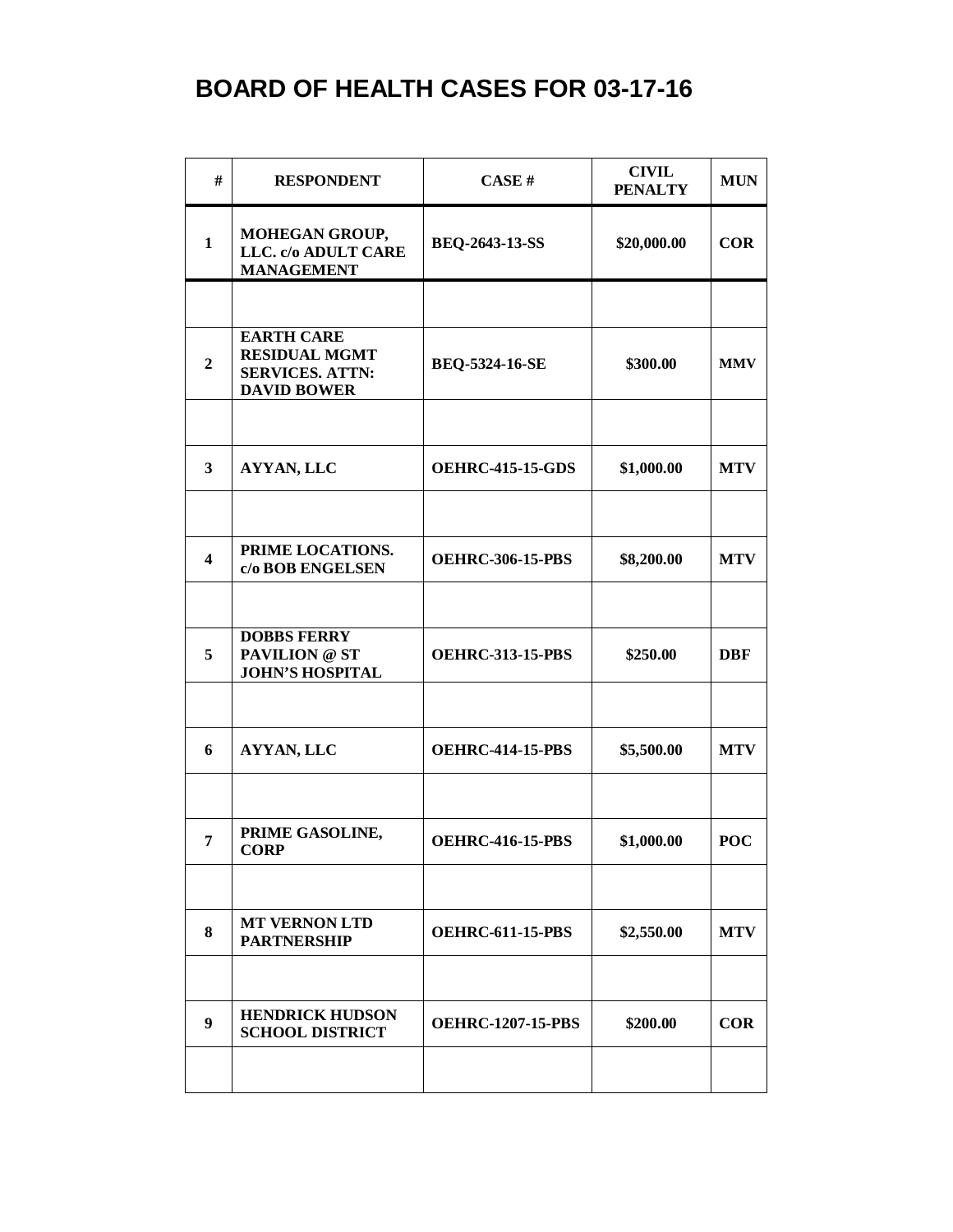| #  | <b>RESPONDENT</b>                                                  | <b>CASE#</b>             | <b>CIVIL</b><br><b>PENALTY</b> | <b>MUN</b> |
|----|--------------------------------------------------------------------|--------------------------|--------------------------------|------------|
| 10 | <b>MACK-CALI SO. WEST</b><br><b>REALTY ASSOCIATES</b>              | <b>OEHRC-1305-15-PBS</b> | \$1,900.00                     | YON        |
|    |                                                                    |                          |                                |            |
| 11 | <b>MCGRATH MGMT</b><br><b>SERVICES, INC. ATTN:</b><br>N. SALZARULO | <b>OEHRC-1436-15-PBS</b> | \$250.00                       | <b>COR</b> |
|    |                                                                    |                          |                                |            |
| 12 | <b>BIGA, LLC</b>                                                   | <b>OEHRC-1440-15-PBS</b> | \$500.00                       | YON        |
|    |                                                                    |                          |                                |            |
| 13 | MUNICIPAL HOUSING,<br><b>CITY OF YONKERS</b>                       | <b>OEHRC-1448-15-PBS</b> | \$200.00                       | YON        |
|    |                                                                    |                          |                                |            |
| 14 | <b>COMMISSIONER OF</b><br>DPW,CITY OF<br><b>YONKERS</b>            | <b>OEHRC-1450-15-PBS</b> | \$500.00                       | YON        |
|    |                                                                    |                          |                                |            |
| 15 | <b>65 CENTRAL AVENUE,</b><br><b>LLC</b>                            | <b>OEHRC-1452-15-PBS</b> | \$500.00                       | YON        |
|    |                                                                    |                          |                                |            |
| 16 | <b>T &amp; T AUTO SERVICE</b><br><b>STATION, LLC</b>               | <b>OEHRC-101-15-SP/B</b> | \$500.00                       | <b>MTP</b> |
|    |                                                                    |                          |                                |            |
| 17 | <b>CROWN PETROLEUM</b><br><b>TRANSPORTATION</b><br><b>LLC</b>      | <b>OEHRC-605-15-SP</b>   | \$6,000.00                     | <b>PLM</b> |
|    |                                                                    |                          |                                |            |
| 18 | <b>STOP &amp; GO FRIEND</b><br><b>CORP/STOP &amp;GO DELI</b>       | <b>PHP-091-15-ATUPA</b>  | \$2,100.00                     | PEE        |
|    |                                                                    |                          |                                |            |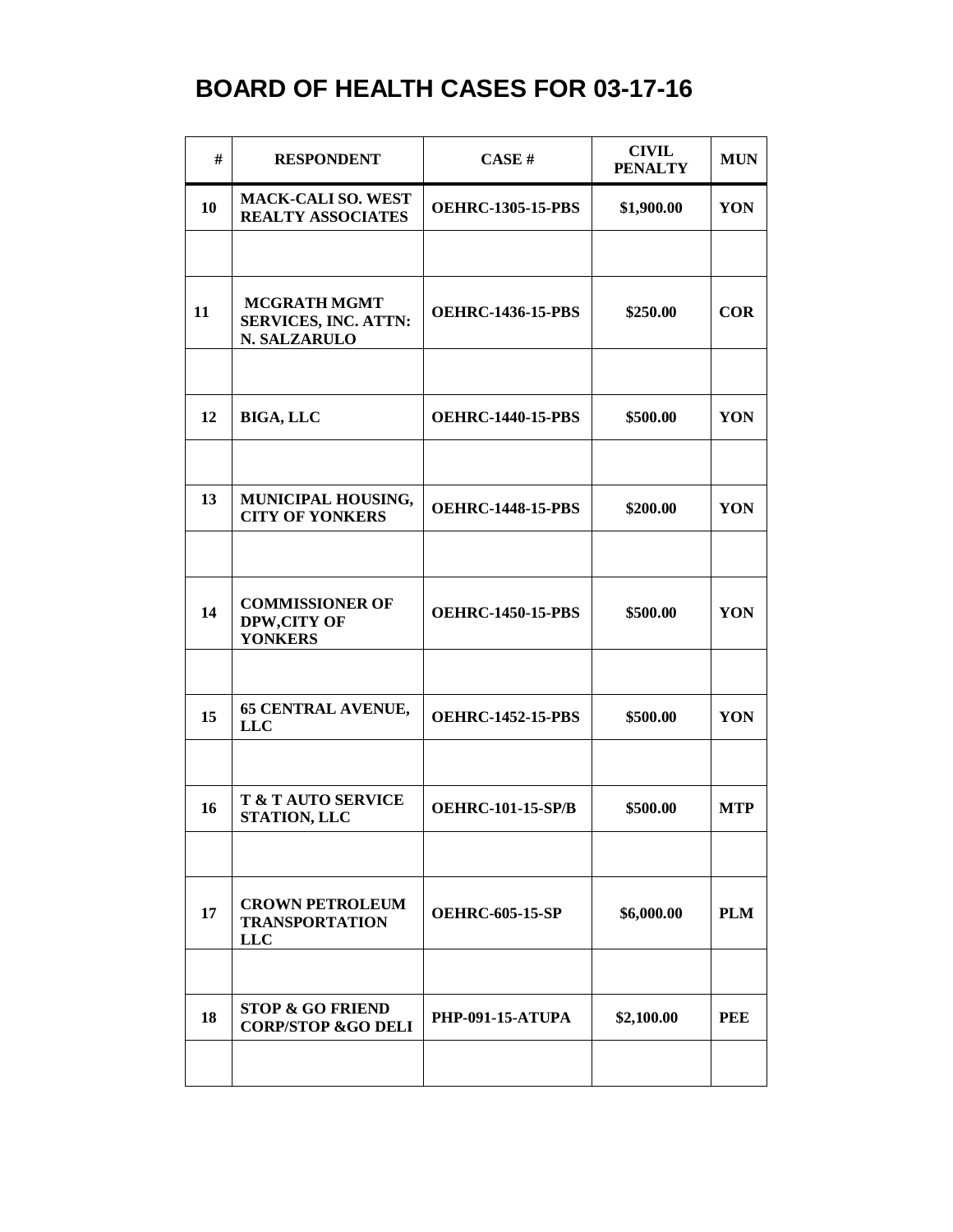| #  | <b>RESPONDENT</b>                                                              | CASE#                   | <b>CIVIL</b><br><b>PENALTY</b> | <b>MUN</b> |
|----|--------------------------------------------------------------------------------|-------------------------|--------------------------------|------------|
| 19 | <b>BANI FOOD MARKET,</b><br><b>CORP/BANI FOOD</b><br><b>MARKET</b>             | <b>PHP-107-15-ATUPA</b> | \$1,550.00                     | <b>MTV</b> |
|    |                                                                                |                         |                                |            |
| 20 | 3551 YONKERS PIZZA,<br><b>LLC/DOMINO'S PIZZA</b>                               | <b>PHP-5604-15-FSE</b>  | \$600.00                       | YON        |
|    |                                                                                |                         |                                |            |
| 21 | 10 WARBURTON,<br><b>CORP/GUAPO</b>                                             | <b>PHP-5776-15-FSE</b>  | \$2,750.00                     | YON        |
|    |                                                                                |                         |                                |            |
| 22 | <b>MEI LIN, INC/NO 1</b><br><b>CHINESE REST</b>                                | <b>PHP-5784-15-FSE</b>  | \$500.00                       | <b>PEE</b> |
|    |                                                                                |                         |                                |            |
| 23 | LUIS F. PEREZ/LUIS<br><b>PLACE</b>                                             | <b>PHP-5827-15-FSE</b>  | \$2,000.00                     | <b>POC</b> |
|    |                                                                                |                         |                                |            |
| 24 | <b>NATIONWIDE FOOD</b><br><b>MGMT INC/KFC</b>                                  | <b>PHP-5853-15-FSE</b>  | \$4,000.00                     | <b>MTP</b> |
|    |                                                                                |                         |                                |            |
| 25 | POST TRIPOD, INC/<br><b>BAR HARBOR GRILL</b>                                   | <b>PHP-5959-15-FSE</b>  | \$300.00                       | <b>MMV</b> |
|    |                                                                                |                         |                                |            |
| 26 | PETER DORCAS<br><b>VENTURES INC/</b><br><b>LITTLE CEASAR'S</b><br><b>PIZZA</b> | <b>PHP-6244-15-FSE</b>  | \$600.00                       | <b>MTV</b> |
|    |                                                                                |                         |                                |            |
| 27 | TACO MIX YONKERS,<br><b>INC/TACOMIX</b><br><b>YONKERS</b>                      | <b>PHP-6408-15-FSE</b>  | \$3,450.00                     | YON        |
|    |                                                                                |                         |                                |            |